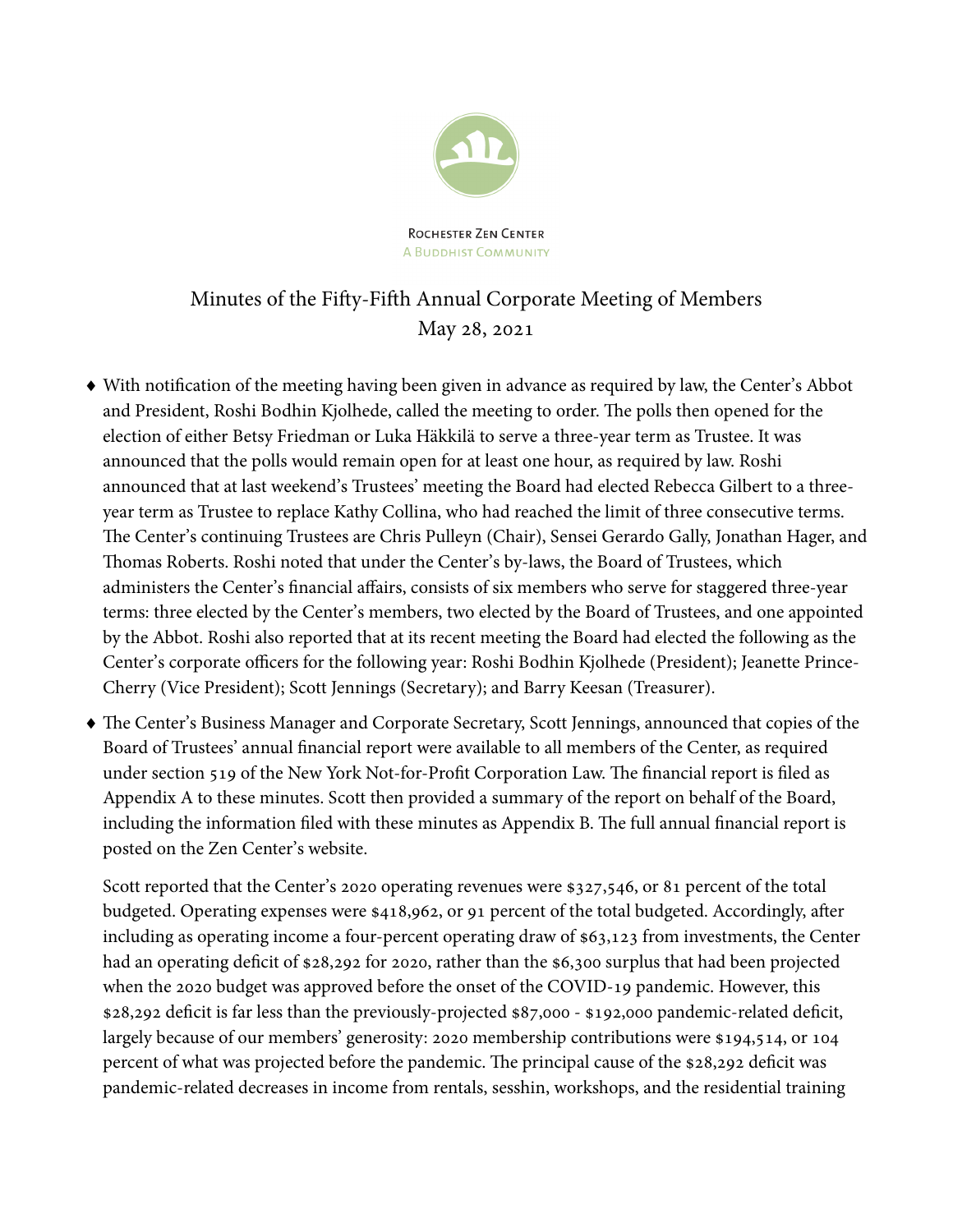program. The Center did receive a federal Payroll Protection Plan (PPP) loan of \$21,858 in 2020. Because the Center has not laid off paid staff during the pandemic, it is likely that most or all of the loan will be forgiven, thus covering a large part of the 2020 operating deficit. [Secretary's note: The loan was forgiven in June 2021.] If no operating draw had been taken from investments, there would have been an operating deficit of \$91,416 in 2020, representing operating revenues less operating expenses.

In 2020 the Investment Fund increased by \$307,519, or 18 percent, before subtracting an operating draw of \$63,123. The total increase after the operating draw was \$244,396, or 14 percent of the Fund's beginning balance. This increase was due to a substantial rise in the stock market during the year.

- As Chair of the Development Committee, Chris Pulleyn reported that the Committee continues to focus on building and sustaining a strong membership, raising funds for special initiatives, and promoting member annual giving. For example, an upcoming fundraising campaign will generate support for renovations and improvements to the Chapin Mill Retreat Center's buildings and grounds. Over this past year, the Committee also continued to collaborate with Barry Keesan, a longtime member and business consultant, who serves as the Center's Treasurer and is leading the Sangha Renewal Project. The Sangha Renewal Project was initiated to explore new ways of attracting, engaging, and retaining younger members. The project began with a set of interviews conducted by Barry with select residential staff and local members, followed by a survey tailored to all local, active members. With a 72 percent response rate, the survey affirmed that members are interested in having more opportunities to make social connections with one another, as well as in engaging with the wider Rochester community. More details about the survey results were shared last month at a Sangha meeting, along with news of the main action the Center is taking in response to the survey: the establishment of the Sangha Programs Office.
- Reporting on behalf of the Sangha Programs Office, Donna Kowal, who serves as Manager, explained its mission as strengthening a sense of community within the Sangha by providing ongoing opportunities for members to interact with each other through group activities such as social events, community service, and learning programs. A few examples of recent events include Sangha hikes at local parks, a "Happy Friday" social hour on Zoom, and an online session on unlearning anti-trans bias. The Sangha Programs Office will also help raise the public profile and visibility of the Center in the community at large through in-person and online programs that serve both the Sangha and the wider community. The Office is currently developing an infrastructure for supporting Sangha events and activities and is preparing to launch an interest survey. To be sent to all Center members and friends, the survey is designed to learn about the kinds of in-person and online programming that interest people the most; the results will, in turn, inform the priorities of the Sangha Programs Office. Three staff members are working in the Office on a part-time basis: Donna as Manager, Dené Redding as Sangha Engagement Coordinator, and Mitchell Greenwood as Administrative Support. The Office will be reaching out to Sangha volunteers and plans to re-launch the Sangha Engagement Committee as a resource and support both for existing and for new groups.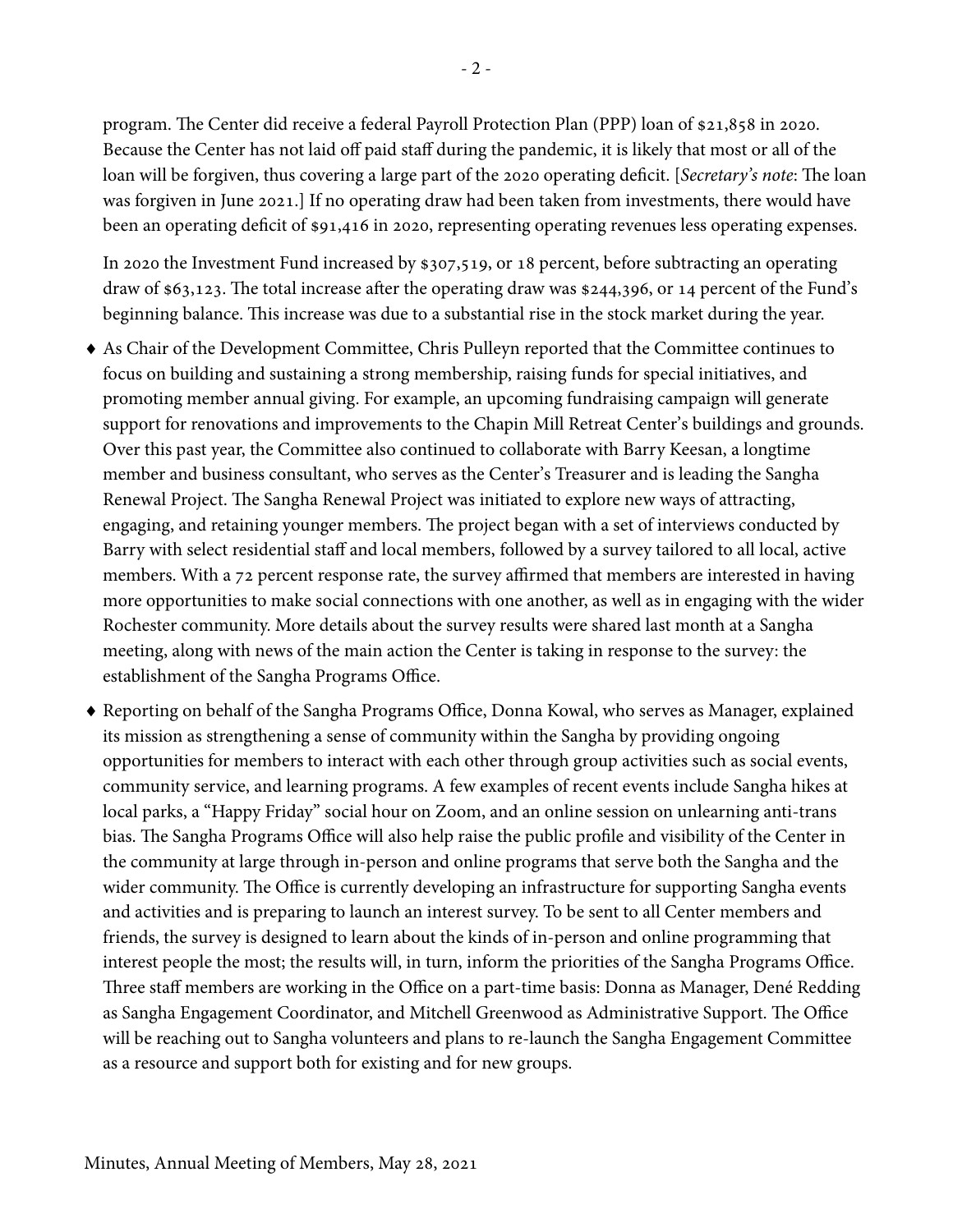- Dr. Sonia James-Wilson, a longtime Center member and racial equity consultant, then reported on behalf of the Uprooting Racism Committee. Sonia has volunteered to facilitate the Committee this coming year and was recently appointed as its Chair by the Center's Board of Trustees. Formerly called Seeing Through Racism, the group underwent a strategic planning process that resulted in a new mission, vision, goals, and name. Informed by anti-racism principles, Uprooting Racism seeks to offer a series of interactive community events and workshops throughout the year. A few examples of recent
- or upcoming programming are a film screening and discussion of I am Rohingya, a panel discussion on anti-Asian racism, and a discussion of the book Black and Buddhist: What Buddhism Can Teach Us About Race, Resilience, Transformation, and Freedom (Shambhala Press, 2020). Moving forward, the group will also explore the possibility of offering an anti-racism youth summer camp and introductory meditation workshops at a nearby community center.
- As Chair of the Facilities and Sustainable Operations Committee, Bill Lindenfelser began his report with an overview of four major high-priority projects: reconstruction of the basement bathrooms in 7 Arnold Park, replacement of the Chapin Mill Retreat Center's fire-sprinkler system, reconstruction of the barn floor at Chapin Mill, and replacement of the water and electrical service lines to the Farm House at Chapin Mill. Together, these projects will require significant funds on top of ordinary repairand-maintenance costs. Bill noted that there are also two other major projects that will soon require attention: exterior repairs and painting of the Mill House and Farm House at Chapin Mill. Chapin Mill Caretaker, Tom Kowal, then presented a slideshow on the current state of all of the structures at Chapin Mill, including the two old houses, which date back to the nineteenth century. Chapin Mill was a gift from Zen Center founding member Ralph Chapin. It is a valuable resource not only for the Center's sesshins and social events, but for the many rental groups that have used the Retreat Center for their own meditation retreats and workshops. With this in mind, Roshi and Board Chair Chris Pulleyn thanked all the volunteers who have helped support the Center, contributing their time, energy, and skills in support of both Arnold Park and Chapin Mill.
- Roshi gave a report on spiritual affairs at the Center and developments in the Cloud-Water Sangha. Our affiliate centers and sitting groups are all doing well, despite the challenges posed by the ongoing pandemic. The big news to share is that Roshi has sanctioned John Pulleyn as a teacher, who will have the title Sensei and serve as Spiritual Co-Director of the Center (the title "Abbot" will no longer be used). Roshi and Sensei will share teaching responsibilities at the Center, divided up primarily by time of year. During the winter months, when Roshi is at his new home in Sarasota, Florida, Sensei will be the primary teacher. During the summer and early fall, when Roshi will be living in Rochester, he will serve in that role. Roshi also noted that this co-teaching model has the potential to rejuvenate teaching at the Center, and that it has proven to be successful at Zenbuddhistiska Samfundet (Zen Buddhist Association) in Scandinavia, with Ven. Sante Poromaa and Ven. Kanja Odland as teachers.
- The Center's Secretary announced that the polls, which had been open for more than one hour, were about to close and that any member as of the May 6, 2021, record date who had not yet voted should do so. The results of the election for Trustee were as follows: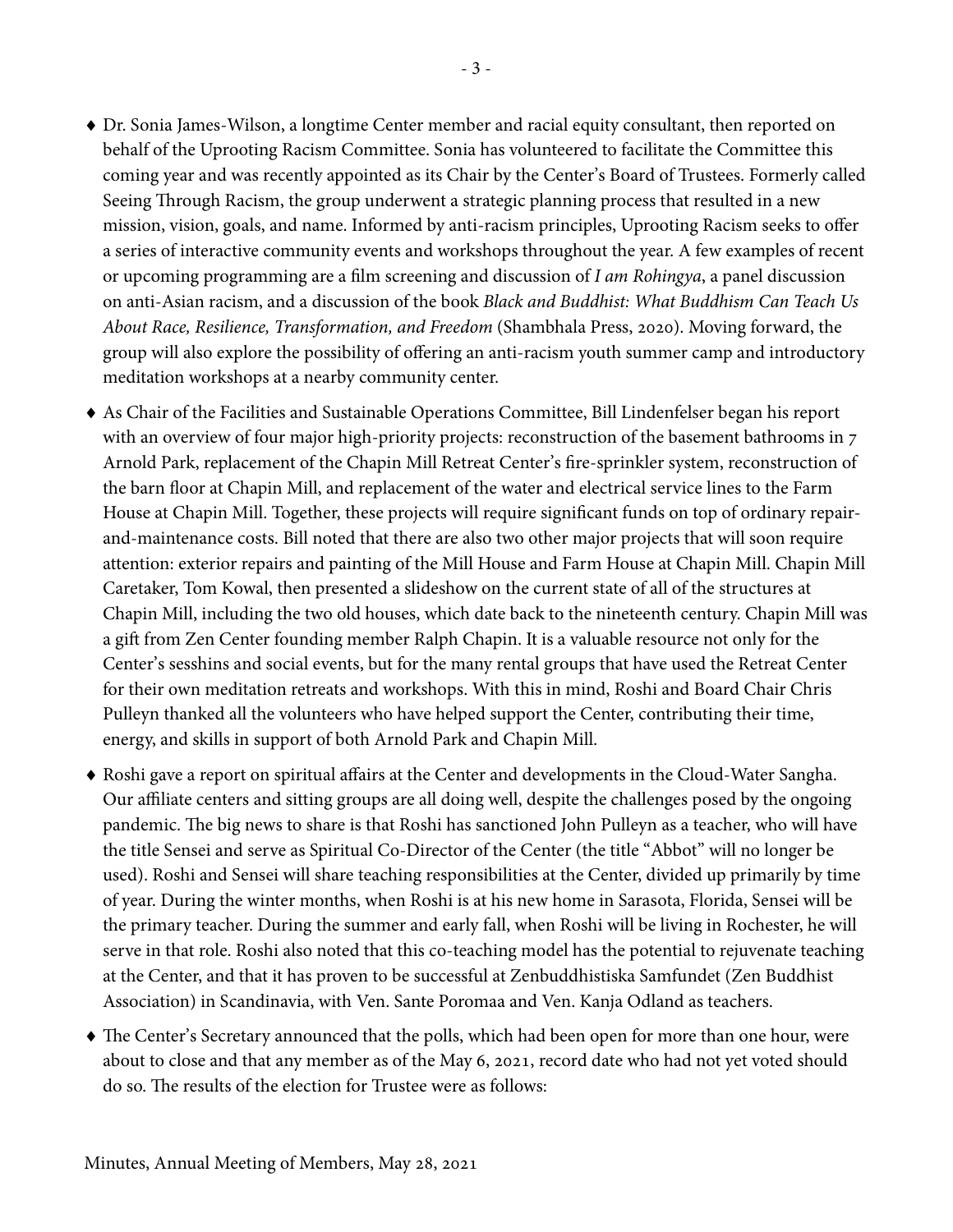Luka Häkkilä 67 Betsy Friedman 53

Total: 120 members present and voting in person or by proxy; 455 members eligible to vote as of the record date.

Quorum: Under Article VII(E) of the Center's by-laws = lesser of 100 or one-tenth of the members eligible to vote  $= 46$ .

Accordingly, Roshi announced that Luka Häkkilä had been elected to a three-year term as Trustee. Roshi thanked Betsy for her years of valuable service as a Trustee.

 Board Chair Chris Pulleyn, who has served for many years as the Trustee appointed by the Center's Abbot, noted her concern regarding continuing in office now that her husband, Sensei John Pulleyn, is becoming the Center's Spiritual Co-Director. In particular, because of her concerns regarding actual or perceived conflict of interest or concentration of power, Chris will be resigning as a Trustee once her replacement is appointed by Roshi and Sensei. Until then, she plans to recuse herself from voting.

Submitted to the Board of Trustees on October 10, 2021, by Donna Kowal, Assistant Secretary, and Scott Jennings, Secretary

 $\_$ 

 $\_$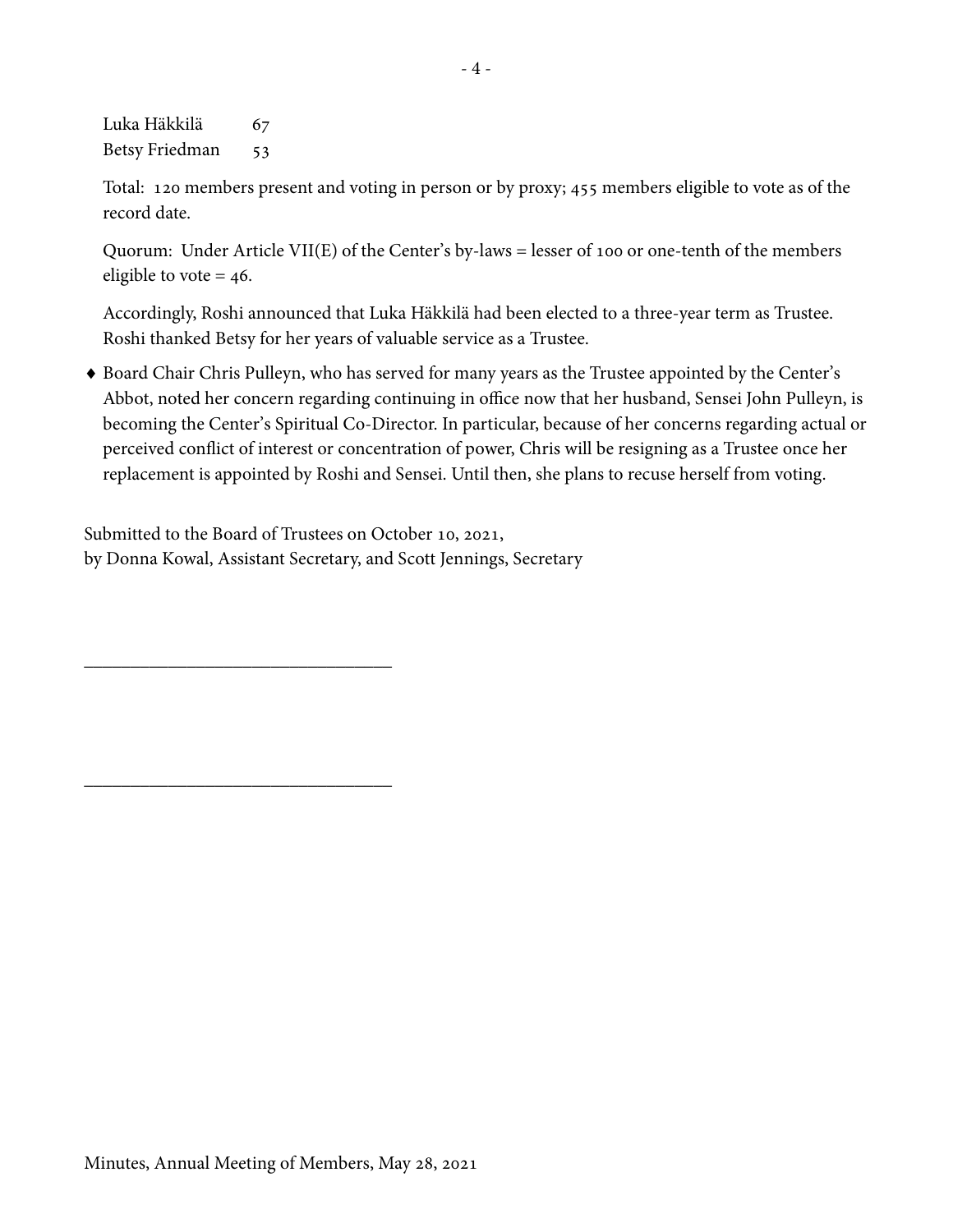

Rochester Zen Center A Buddhist Community

# Annual Report of Trustees

Pursuant to New York Not-for-Profit Corporation Law Section 519

> Presented at the Fifty-Fifth Annual Corporate Meeting May 28, 2021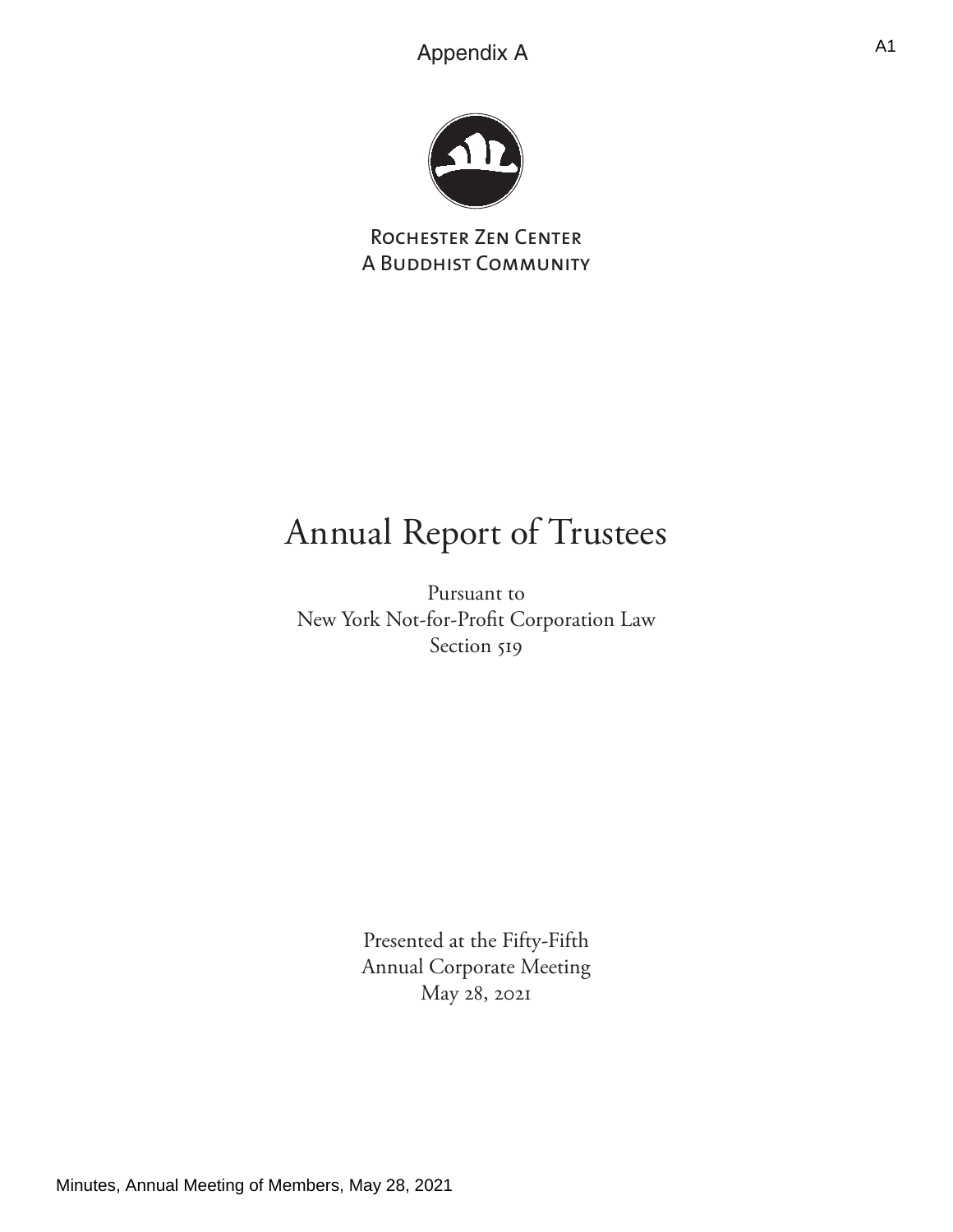The record date for the Center's 2021 Annual Meeting was May 6, 2021. As of that date, the Center had 453 members. The record date for the Center's 2020 Annual Meeting was Ausust 27, 2020. As of that date, the Center had 455 members. Accordingly, the Center's membership has decreased by two during this period.

The names and places of residence of the Center's current members may be found in the records of the Center's Secretary.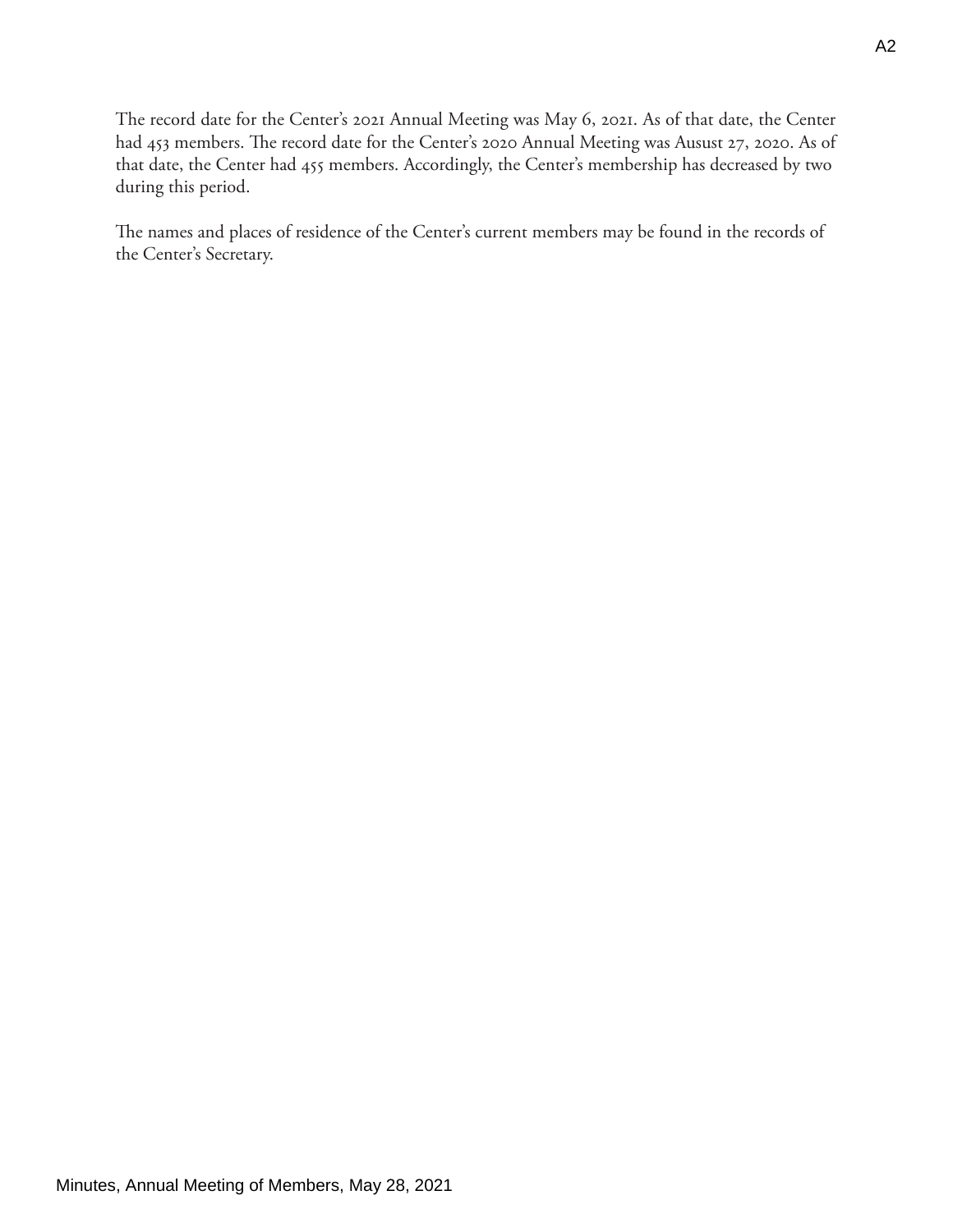## ROCHESTER ZEN CENTER SUMMARY OF 2020 ANNUAL FINANCIAL RESULTS

|                                                                                                                        | 2020                       |                                 | 2019                       |                                 |
|------------------------------------------------------------------------------------------------------------------------|----------------------------|---------------------------------|----------------------------|---------------------------------|
|                                                                                                                        | As of<br>December 31, 2020 | 12/31/20 as % of<br>2020 Budget | As of<br>December 31, 2019 | 12/31/19 as % of<br>2019 Budget |
| Year-to-Date Operating Revenue<br>Year-to Date Operating Expenses                                                      | \$327,546<br>\$418,962     | 81%<br>91%                      | \$416,750<br>\$441,768     | 108%<br>94%                     |
| <b>YTD Revenue Less Expenses</b><br>YTD Operating Draw from Investments (4%)                                           | (\$91,416)<br>\$63,123     |                                 | (\$25,018)<br>\$59,755     |                                 |
| <b>YTD Net Operating Surplus (Loss)</b>                                                                                | (\$28,292)                 |                                 | \$34,737                   |                                 |
| Membership Contributions (included in operating revenue)                                                               | \$194,514                  | 104%                            | \$210,835                  | 113%                            |
| Extraordinary Income (not included in operating revenue)<br>Extraordinary expenses (not included in operating revenue) | \$13,450<br>\$0            |                                 | \$5,786<br>\$0             |                                 |
| Accumulated Operating Surplus (Loss) including operating<br>draw since 2009 Inception of Current System                | \$129,766                  |                                 | \$158,058                  |                                 |
| <b>YTD Investment Gain (Loss)</b><br>YTD Operating Draw from Investments (4%)                                          | \$307,519<br>( \$63, 123)  |                                 | \$312,671<br>(\$59,755)    |                                 |
| YTD Net Investment Gain (Loss)<br><b>YTD Legacies and Special Donations</b>                                            | \$244,396<br>\$0           |                                 | \$252,917<br>\$12,500      |                                 |
| <b>YTD Total Investment Fund Change</b>                                                                                | \$244,396                  |                                 | \$265,417                  |                                 |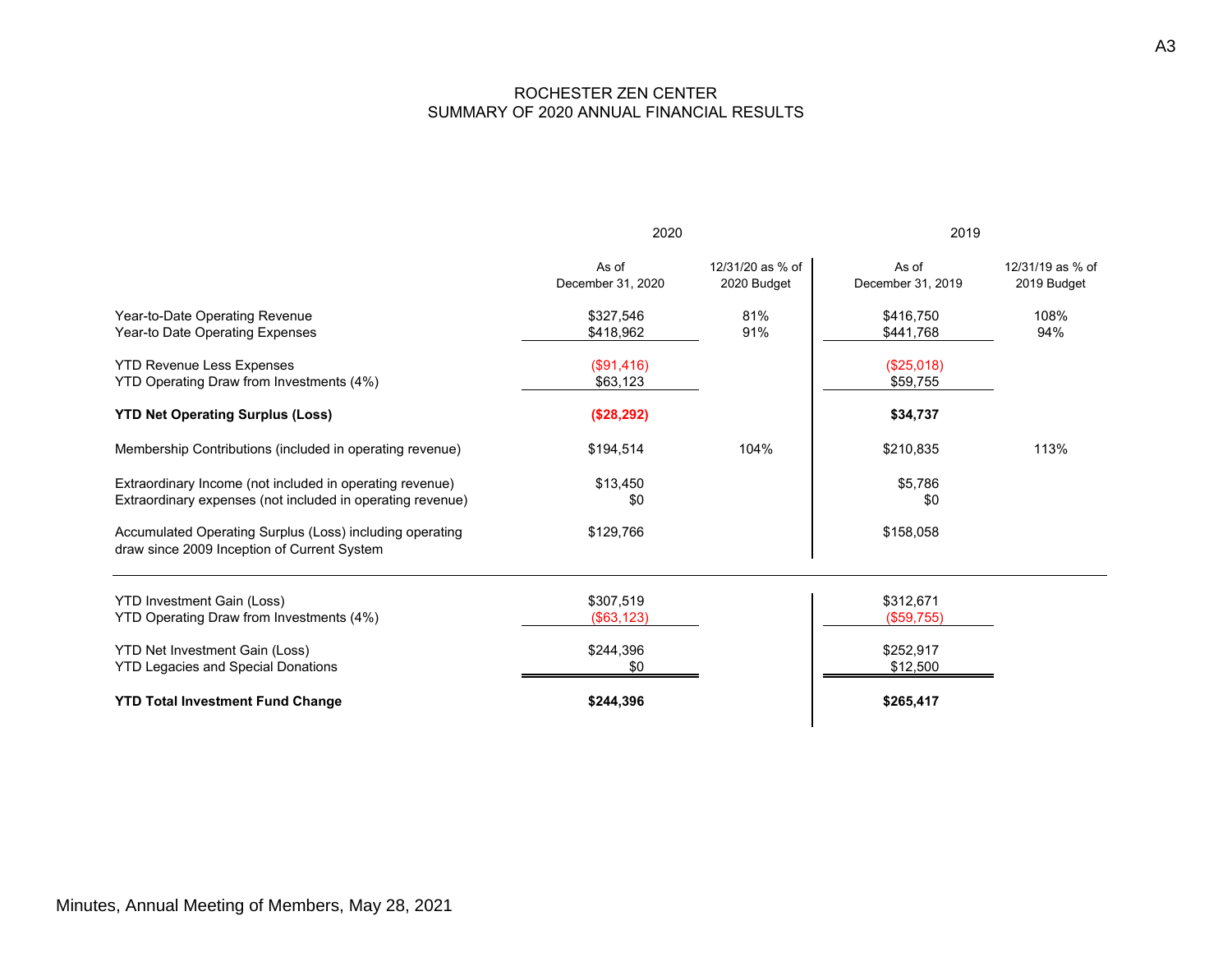### ROCHESTER ZEN CENTER BALANCE SHEET – December 31, 2020

|                                                                                   | <b>Operating Fund</b> | <b>Investment Fund</b> | <b>Held for Others</b> | Realty and Art<br>(Carried at Cost) | Total                      |
|-----------------------------------------------------------------------------------|-----------------------|------------------------|------------------------|-------------------------------------|----------------------------|
| <b>ASSETS</b>                                                                     |                       |                        |                        |                                     |                            |
| <b>CURRENT ASSETS</b>                                                             |                       |                        |                        |                                     |                            |
| Cash & Money Market                                                               | 180,537.62            | 590,398.49             | 121,104.52             | 0.00                                | 892,040.63                 |
| Inventories                                                                       | 11,374.98             | 0.00                   | 0.00                   | 0.00                                | 11,374.98                  |
| <b>Accounts Receivable</b>                                                        | 1,521.01              | 0.00                   | 0.00                   | 0.00                                | 1,521.01                   |
| <b>Prepaid Expenses</b>                                                           | 18,705.94             | 0.00                   | 0.00                   | 0.00                                | 18,705.94                  |
| Earmarked Donations (Contra)                                                      | (14, 258.24)          | 0.00                   | 0.00                   | 0.00                                | (14, 258.24)               |
| <b>Total Current Assets</b>                                                       | 197,881.31            | 590,398.49             | 121,104.52             | 0.00                                | 909,384.32                 |
| NON-CURRENT ASSETS                                                                |                       |                        |                        |                                     |                            |
| <b>Certificates of Deposit</b>                                                    | 0.00                  | 30,000.00              | 168,000.00             | 0.00                                | 198,000.00                 |
| Other Non-Equity Investments (At Book)                                            | 0.00                  | 19,940.80              | 0.00                   | 0.00                                | 19,940.80                  |
| Equity Investments (At Market)                                                    | 0.00                  | 1,300,058.89           | 0.00                   | 0.00                                | 1,300,058.89               |
| Mortgage Loans Outstanding                                                        | 0.00                  | 19,420.09              | 0.00                   | 0.00                                | 19,420.09                  |
| Depreciable Fixed Assets (Net)                                                    | 247,627.45            | 0.00                   | 0.00                   | 0.00                                | 247,627.45                 |
|                                                                                   |                       | 0.00                   | 0.00                   |                                     |                            |
| Buildings & Land (At Cost)<br>Buddhist Art & Implements (At Cost)                 | 0.00<br>0.00          | 0.00                   | 0.00                   | 5,394,100.50<br>123,419.07          | 5,394,100.50<br>123,419.07 |
| <b>Total Non-Current Assets</b>                                                   | 247,627.45            | 1,369,419.78           | 168,000.00             | 5,517,519.57                        | 7,302,566.80               |
|                                                                                   |                       |                        |                        |                                     |                            |
| <b>TOTAL ASSETS</b>                                                               | 445,508.76            | 1,959,818.27           | 289,104.52             | 5,517,519.57                        | 8,211,951.12               |
| <b>LIABILITIES &amp; EQUITY</b><br><b>CURRENT LIABILITIES</b>                     |                       |                        |                        |                                     |                            |
| Taxes, Medicare, SS Payable                                                       | 1,942.24              | 0.00                   | 0.00                   | 0.00                                | 1,942.24                   |
| Prepaid Income                                                                    | 0.00                  | 0.00                   | 0.00                   | 0.00                                | 0.00                       |
| <b>Other Current Liabilities</b>                                                  | 5,113.38              | 0.00                   | 0.00                   | 0.00                                | 5,113.38                   |
| <b>Total Current Liabilities</b>                                                  | 7,055.62              | 0.00                   | 0.00                   | 0.00                                | 7,055.62                   |
|                                                                                   |                       |                        |                        |                                     |                            |
| LONG-TERM LIABILITIES                                                             |                       |                        |                        |                                     |                            |
| Auckland Zen Centre Fund                                                          | 0.00                  | 0.00                   | 10,630.59              | 0.00                                | 10,630.59                  |
| Louisville Zen Center Fund                                                        | 0.00                  | 0.00                   | 262,594.84             | 0.00                                | 262,594.84                 |
| <b>Benevolence Fund</b>                                                           | 0.00                  | 0.00                   | 975.00                 | 0.00                                | 975.00                     |
| Abbot's Scholarship Fund                                                          | 0.00                  | 0.00                   | 14,904.09              | 0.00                                | 14,904.09                  |
| 2020 Federal PPP Loan                                                             | 21,858.00             | 0.00                   | 0.00                   | 0.00                                | 21,858.00                  |
| <b>Total Long-Term Liabilities</b>                                                | 21,858.00             | 0.00                   | 289,104.52             | 0.00                                | 310,962.52                 |
| <b>EQUITY</b>                                                                     |                       |                        |                        |                                     |                            |
| »»Year-to-Date Revenues                                                           | 327,546.20            | 307,519.11             | 0.00                   | 0.00                                | 635,065.31                 |
| »»(Less Year-to-Date Expenses)                                                    | 418,961.87            | 0.00                   | 0.00                   | 0.00                                | 418,961.87                 |
| » YTD Revenues Less Expenses                                                      | (91, 415.67)          | 307,519.11             | 0.00                   | 0.00                                | 216,103.44                 |
| »YTD Investment Draw (4% per annum)                                               | 63,123.41             | (63, 123.41)           | 0.00                   | 0.00                                | 0.00                       |
| Year-to-Date Net Surplus (Loss)                                                   | (28, 292.26)          | 244,395.70             | 0.00                   | 0.00                                | 216,103.44                 |
| Extraordinary Income & Expenses                                                   | 13,450.00             | 0.00                   | 0.00                   | 0.00                                | 13,450.00                  |
| Interfund Transfers In (Out)                                                      | 11,279.91             | 0.00                   | 0.00                   | (11, 279.91)                        | 0.00                       |
| Previous Year-End Fund Balances                                                   | 420,157.49            | 1,715,422.57           | 0.00                   | 5,528,799.48                        | 7,664,379.54               |
| <b>Total Equity (Current Fund Balances)</b>                                       | 416,595.14            | 1,959,818.27           | 0.00                   | 5,517,519.57                        | 7,893,932.98               |
| Minutes, <sup>7</sup> AhhulahMeleting 50 Members, May 28, 2021 <sup>,508.76</sup> |                       | 1,959,818.27           | 289,104.52             | 5,517,519.57                        | 8,211,951.12               |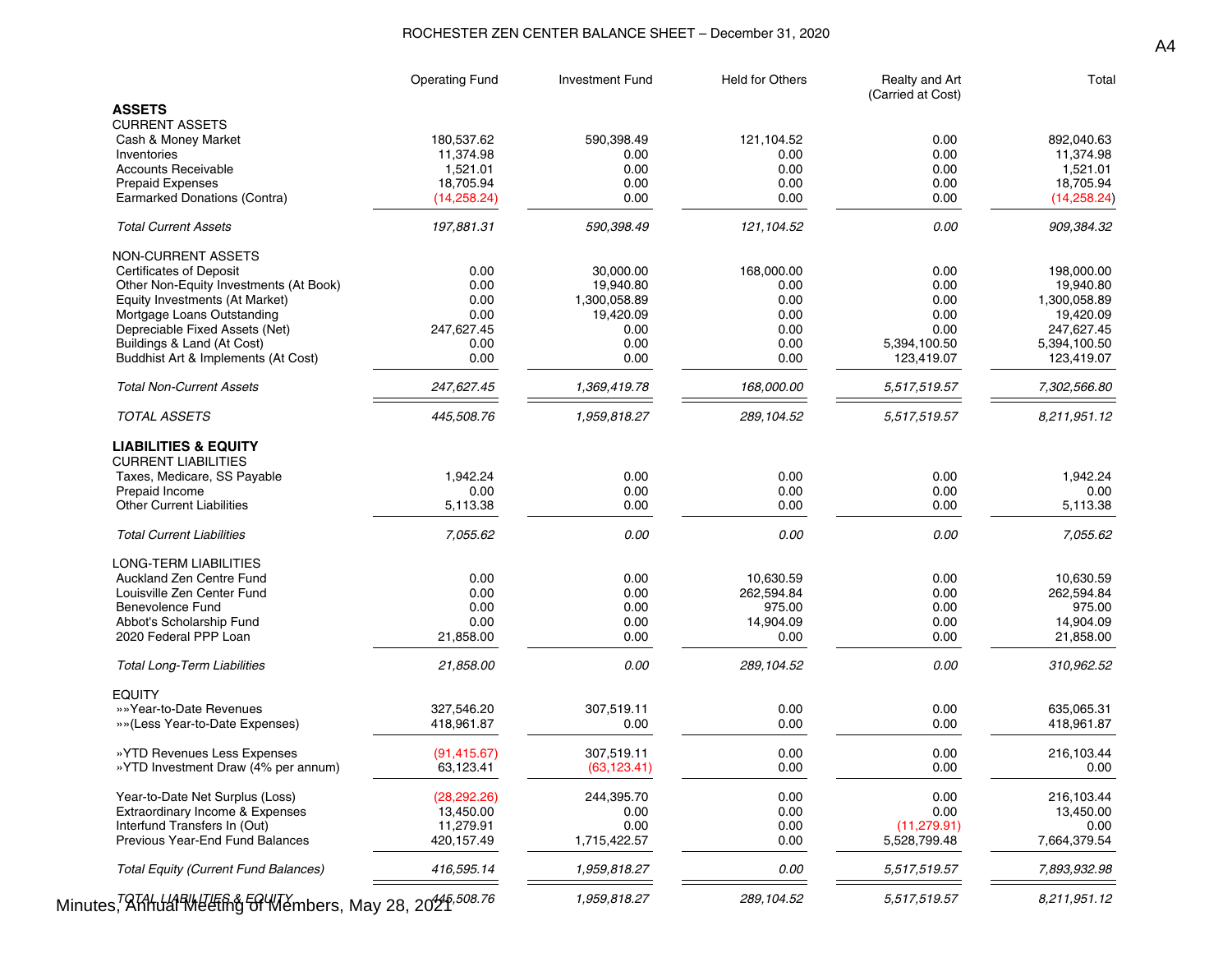#### ROCHESTER ZEN CENTER

Income and Expense Statement for the Quarter Ended December 31, 2020

| Account  |                                                  | 4Q2020 Actual | 2020 Budget | % of Budget | 4Q2019 Actual |
|----------|--------------------------------------------------|---------------|-------------|-------------|---------------|
|          |                                                  |               |             |             |               |
|          | <b>GENERAL OPERATING FUND - INCOME ACCOUNTS</b>  |               |             |             |               |
|          | Net Item Sales Income                            | \$430         | \$800       | 54%         | \$855         |
|          | Net Special Events Income                        | \$0           | \$0         |             | \$0           |
| 40143G   | Royalty Income                                   | \$13,869      | \$8,000     | 173%        | \$13,247      |
| 40150G   | Zen Bow Income                                   | \$285         | \$400       | 71%         | \$300         |
| 40151G   | <b>Membership Contributions</b>                  | \$194,514     | \$186,200   | 104%        | \$210,835     |
| 4C151G   | <b>CM Operating Donations</b>                    | \$33,119      | \$36,800    | 90%         | \$26,430      |
| 40152G   | Workshop Income                                  | \$3,933       | \$11,200    | 35%         | \$11,901      |
| 40153G   | <b>Training Program Income</b>                   | \$1,985       | \$3,500     | 57%         | \$5,150       |
| 4C153G   | CM Training Program Income                       | \$0           | \$0         |             | \$0           |
| 40159G   | Buddha Hall Rental Income                        | \$6,661       | \$14,800    | 45%         | \$16,101      |
| 4C159G   | Net CM Rental Income                             | \$16,963      | \$62,800    | 27%         | \$57,431      |
| 40160/2G | Misc. Income & Contributions                     | \$19,284      | \$15,700    | 123%        | \$13,719      |
| 4C160G   | <b>CM Miscellaneous Income</b>                   | \$0           | \$0         |             | \$0           |
| 40161G   | Sesshin Income                                   | \$36,503      | \$63,000    | 58%         | \$60,780      |
|          | <b>Total Operating Revenue</b>                   | \$327,546     | \$403,200   | 81%         | \$416,750     |
|          | <b>GENERAL OPERATING FUND - EXPENSE ACCOUNTS</b> |               |             |             |               |
| 60170G   | <b>Charity Expenses</b>                          | \$150         | \$500       | 30%         | \$420         |
| 60171G   | Zen Bow Expenses                                 | \$6,345       | \$8,500     | 75%         | \$8,349       |
| 60172G   | <b>Teaching Expenses</b>                         | (\$5,022)     | \$5,500     | $-91%$      | \$7,027       |
| 6C172G   | <b>CM Teaching Expenses</b>                      | \$81          | \$200       | 41%         | \$94          |
| 60175G   | Medical & Health Insurance                       | \$42,637      | \$45,000    | 95%         | \$54,368      |
| 6C175G   | <b>CM Medical &amp; Health Insurance</b>         | \$38,927      | \$38,200    | 102%        | \$19,635      |
| 60176G   | <b>Staff Salary Expense</b>                      | \$50,921      | \$50,000    | 102%        | \$56,876      |
| 6C176G   | <b>CM Staff Salary Expense</b>                   | \$14,658      | \$15,700    | 93%         | \$15,619      |
| 60177G   | Kitchen Expenses                                 | \$22,056      | \$33,200    | 66%         | \$33,961      |
| 6C177G   | <b>CM Kitchen Expenses</b>                       | \$10,381      | \$11,400    | 91%         | \$8,782       |
|          |                                                  |               |             |             |               |
| 60178G   | Housekeeping Expenses                            | \$3,532       | \$5,500     | 64%         | \$5,526       |
| 6C178G   | <b>CM Housekeeping Expenses</b>                  | \$2,723       | \$2,300     | 118%        | \$3,154       |
| 60179G   | To Staff Departure Fund                          | \$17,356      | \$16,000    | 108%        | \$16,748      |
| 6C179G   | <b>CM Staff Departure Fund</b>                   | \$8,604       | \$7,200     | 120%        | \$7,210       |
| 60180G   | Misc Administrative Expenses                     | \$1,029       | \$1,500     | 69%         | \$931         |
| 6C180G   | <b>CM Misc Administrative Expense</b>            | (\$41)        | \$100       | $-41%$      | \$76          |
| 60181G   | <b>Office Expenses</b>                           | \$3,310       | \$4,500     | 74%         | \$4,601       |
| 6C181G   | <b>CM Office Expenses</b>                        | \$14          | \$500       | 3%          | \$446         |
| 60182G   | <b>Telecommunications Expenses</b>               | \$5,480       | \$5,700     | 96%         | \$5,418       |
| 6C182G   | <b>CM Telecommunications Expenses</b>            | \$4,495       | \$4,800     | 94%         | \$4,955       |
| 60183G   | Gas & Electricity Expenses                       | \$7,365       | \$8,200     | 90%         | \$9,135       |
| 6C183G   | <b>CM Utility Expenses</b>                       | \$14,867      | \$12,900    | 115%        | \$14,516      |
| 60184G   | Repair & Maintenance Expenses                    | \$10,503      | \$18,000    | 58%         | \$7,152       |
| 6C184G   | <b>CM Rep &amp; Maintenance Expenses</b>         | \$26,229      | \$20,000    | 131%        | \$26,622      |
| 60186G   | <b>Insurance Expenses</b>                        | \$42,258      | \$39,900    | 106%        | \$40,308      |
| 6C186G   | <b>CM Insurance Expenses</b>                     | \$24,242      | \$22,900    | 106%        | \$22,916      |
| 60187G   | Fundraising & Advertising Exp.                   | \$200         | \$1,500     | 13%         | \$500         |
| 60188G   | Garden & Grounds Expenses                        | \$654         | \$3,500     | 19%         | \$2,332       |
| 6C188G   | CM Garden & Grounds Expenses                     | \$288         | \$3,500     | 8%          | \$743         |
| 60189G   | <b>Library Expenses</b>                          | (\$176)       | \$500       | $-35%$      | \$324         |
| 60190G   | Automobile Expenses                              | \$6,457       | \$10,000    | 65%         | \$8,296       |
| 6C190G   | <b>CM Automobile Expenses</b>                    | \$7,486       | \$6,000     | 125%        | \$8,493       |
| 60191G   | Taxes & Municipal Fees                           | \$7,297       | \$7,300     | 100%        | \$7,216       |
| 6C191G   | CM Tax & User Fee Expenses                       | \$6,265       | \$6,000     | 104%        | \$6,682       |
| 60192G   | <b>Computer Expenses</b>                         | \$3,501       | \$4,500     | 78%         | \$3,869       |
| 60193G   | Banking, PayPal & Crdt Crd Fees                  | \$1,269       | \$1,000     | 127%        | \$1,020       |

Income and Expense Statement, page 1 of 2 Minutes, Annual Meeting of Members, May 28, 2021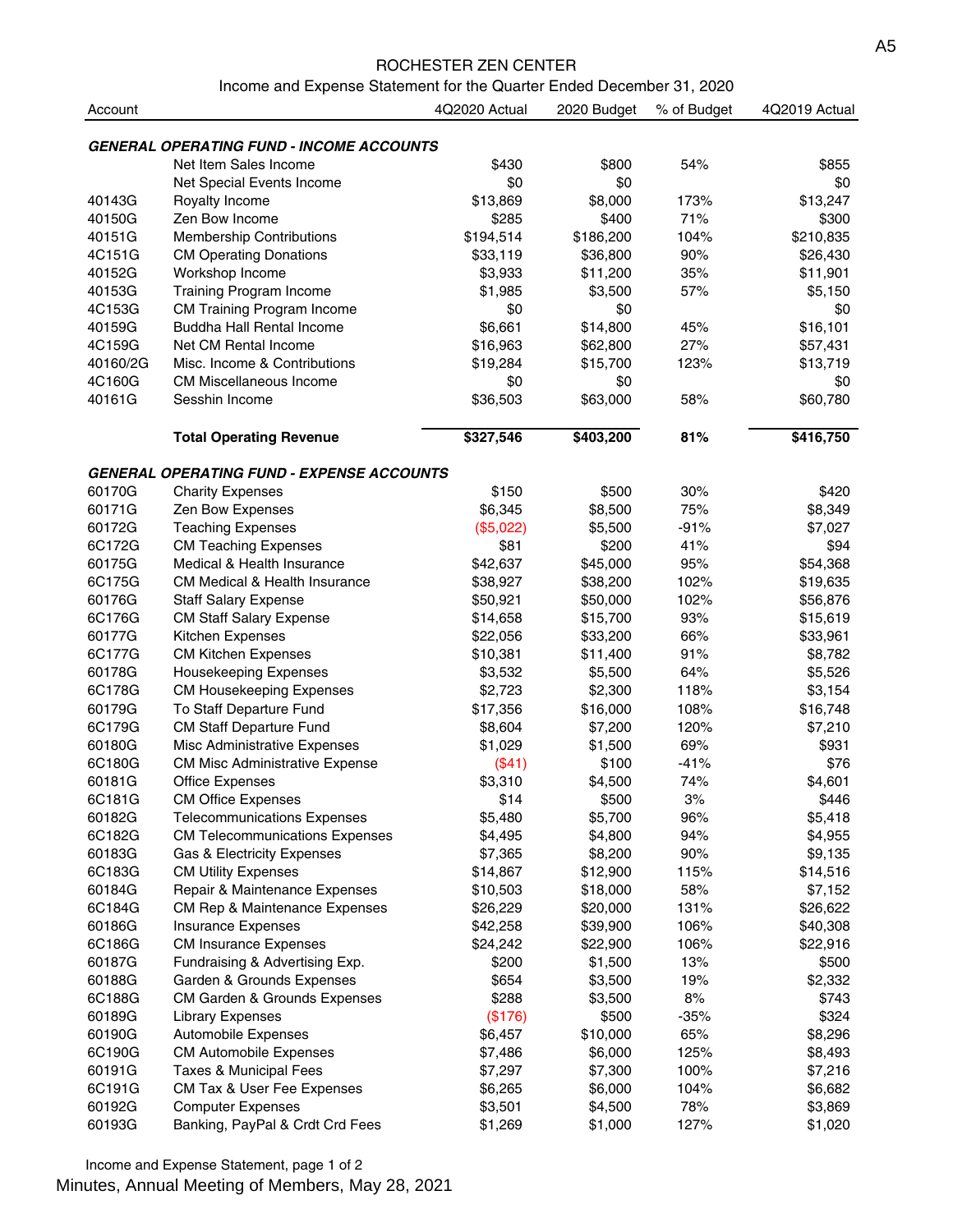#### ROCHESTER ZEN CENTER

Income and Expense Statement for the Quarter Ended December 31, 2020

| Account                |                                              | 4Q2020 Actual | 2020 Budget | % of Budget | 4Q2019 Actual |
|------------------------|----------------------------------------------|---------------|-------------|-------------|---------------|
| 6C192G                 | <b>CM Computer Expenses</b>                  | \$194         | \$1,000     | 19%         | \$218         |
| 60300G                 | <b>Bad Debt Expense</b>                      | \$0           | \$0         |             | \$0           |
| 60389G                 | <b>Depreciation Expense</b>                  | \$21,464      | \$20,600    | 104%        | \$19,880      |
| 6C389G                 | <b>CM Depreciation Expense</b>               | \$10,963      | \$10,100    | 109%        | \$7,349       |
| 60500G                 | Contingency (budget use only)                | \$0           | \$5,000     | $0\%$       | \$0           |
|                        | <b>Total Operating Expenses</b>              | \$418,962     | \$458,700   | 91%         | \$441,768     |
|                        | <b>Operating Revenue Less Expenses</b>       | (\$91,416)    | (\$55,500)  |             | (\$25,018)    |
| 40168G                 | Operating Draw from Investments              | \$63,123      | \$61,800    | 102%        | \$59,755      |
|                        | <b>Total Net Operating Surplus (Loss)</b>    | (\$28,292)    | \$6,300     |             | \$34,737      |
| 40156G                 | <b>Extraordinary Income &amp; Expenses</b>   | \$13,450      |             |             | \$5,786       |
|                        | <b>CAPITAL EXPENDITURES</b>                  |               |             |             |               |
| 15000G                 | <b>Furniture and Fixtures</b>                | \$0           |             |             | \$1,712       |
| 15100G                 | <b>Equipment and Computers</b>               | \$1,679       |             |             | \$0           |
| 15200G                 | <b>Motor Vehicles</b>                        | \$16,862      |             |             | \$0           |
|                        | Non-CM Capital Expenditures                  | \$18,541      | \$29,862    | 62%         | \$1,712       |
| 1C500G                 | <b>CM Capital Expenditures</b>               | \$24,431      | \$28,000    | 87%         | \$30,137      |
|                        | <b>Total Capital Expenditures</b>            | \$42,972      | \$57,862    | 74%         | \$31,848      |
| <b>INVESTMENT FUND</b> |                                              |               |             |             |               |
| 401671                 | ML Equity YTD Gain (Loss)                    | \$299,582     |             |             | \$301,218     |
| 401681                 | Interest Income (IF)                         | \$7,937       |             |             | \$11,454      |
| 401701                 | Other Income (IF)                            | \$0           |             |             | \$0           |
|                        | Gross Investment Income                      | \$307,519     |             |             | \$312,671     |
| 601681                 | Operating Draw from Investments              | (\$63,123)    |             |             | (\$59,755)    |
|                        | Investment Income Less Draw                  | \$244,396     |             |             | \$252,917     |
| 40155I                 | Legacies & Special Donations                 | \$0           |             |             | \$12,500      |
|                        | <b>Total Net Investment Fund Gain (Loss)</b> | \$244,396     |             |             | \$265,417     |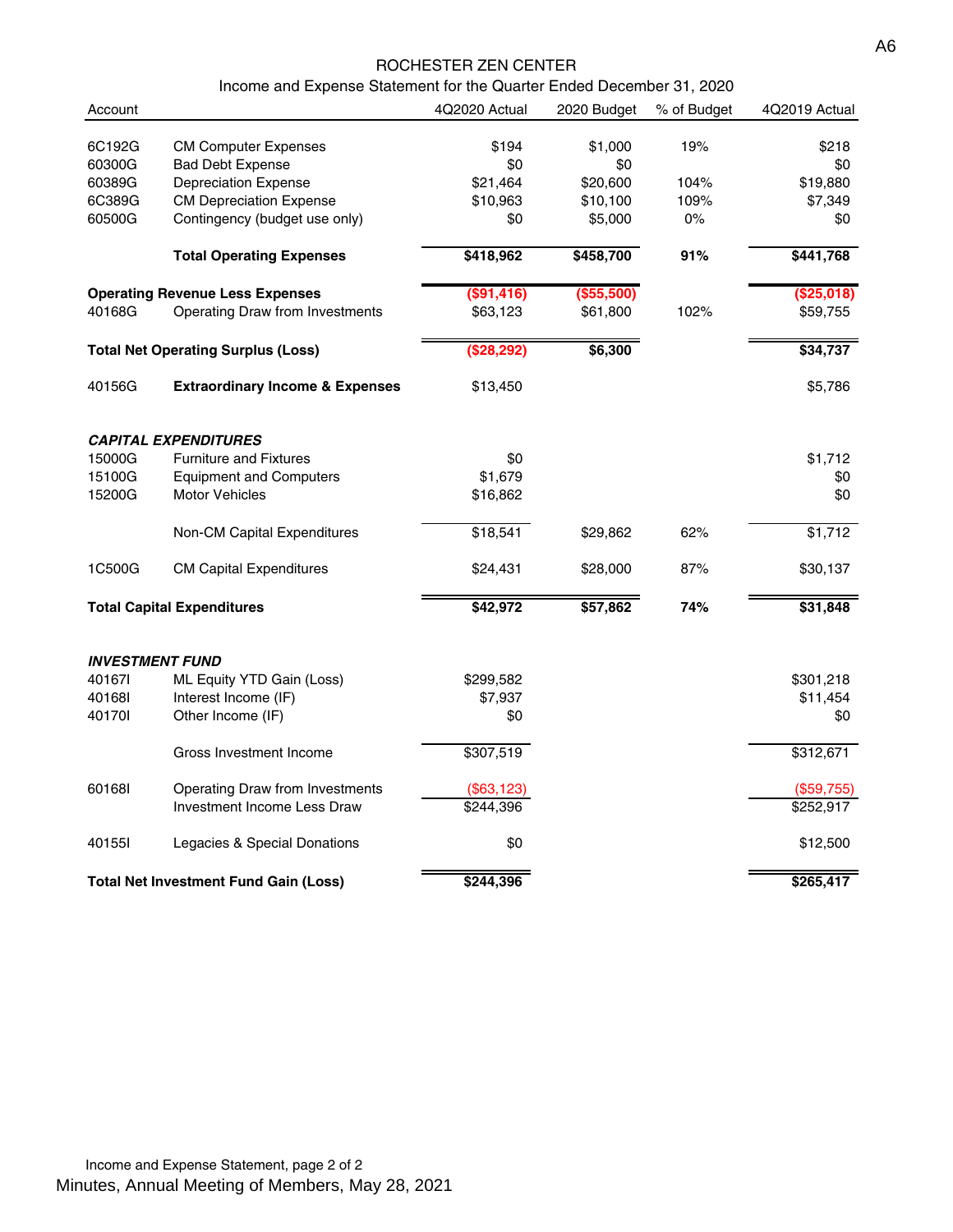#### ROCHESTER ZEN CENTER Past-Year Comparison – December 31, 2020

|                  |                                                                             | 31-Dec-20       | Average          | 31-Dec-19        | 31-Dec-18        | 31-Dec-17        | 31-Dec-16        | 31-Dec-15        |
|------------------|-----------------------------------------------------------------------------|-----------------|------------------|------------------|------------------|------------------|------------------|------------------|
|                  | <b>GENERAL OPERATING FUND - INCOME</b>                                      |                 | 2015-2019        |                  |                  |                  |                  |                  |
|                  | Net Item Sales Income                                                       | 430             | 986              | 855              | 1,166            | 1,151            | 1,290            | 468              |
|                  | Net Special Events Income                                                   | 0               | (2,760)          | 0                | 533              | (8,091)          | (6, 244)         | $\Omega$         |
| 40143G           | Royalty Income                                                              | 13,869          | 11,028           | 13,247           | 11,506           | 10,859           | 11,622           | 7,904            |
| 40150G           | Zen Bow Income                                                              | 285             | 482              | 300              | 730              | 740              | 220              | 420              |
| 40151G           | <b>Membership Contributions</b>                                             | 194,514         | 192,230          | 210,835          | 175,472          | 210,463          | 186,953          | 177,426          |
| 4C151G<br>40152G | <b>CM Operating Donations</b><br>Workshop Income                            | 33,119<br>3,933 | 35,243<br>12,125 | 26,430<br>11,901 | 19,635<br>11,198 | 53,855<br>10,890 | 36,779<br>13,167 | 39,518<br>13,470 |
| 40153G           | Training Program Income                                                     | 1,985           | 3,996            | 5,150            | 3,620            | 3,220            | 4,200            | 3,788            |
| 4C153G           | CM Training Program Income                                                  | 0               | 9                | $\mathbf 0$      | $\mathbf 0$      | 0                | 0                | 45               |
| 40159G           | Buddha Hall Rental Income                                                   | 6,661           | 14,533           | 16.101           | 14,555           | 14,276           | 13,884           | 13,847           |
|                  | Net CM Rental Income                                                        | 16,963          | 56,458           | 57,431           | 32,168           | 58,694           | 66,114           | 67,884           |
| 40160/2G         | Misc. Income & Contributions                                                | 19,284          | 15,106           | 13,719           | 18,165           | 16,024           | 13,085           | 14,538           |
| 4C160G<br>40161G | <b>CM Miscellaneous Income</b><br>Sesshin Income                            | 0<br>36,503     | 105<br>63,765    | 0<br>60,780      | 0<br>64,425      | 0<br>72,699      | 0<br>57,205      | 523<br>63,715    |
|                  |                                                                             |                 |                  |                  |                  |                  |                  |                  |
|                  | <b>Total YTD Operating Income</b>                                           | 327,546         | 403,305          | 416,750          | 353,173          | 444,779          | 398,275          | 403,546          |
|                  | <b>GENERAL OPERATING FUND - EXPENSES</b>                                    |                 |                  |                  |                  |                  |                  |                  |
| 60170G           | <b>Charity Expenses</b>                                                     | 150             | 221              | 420              | $\mathbf 0$      | 250              | 0                | 435              |
| 60171G           | Zen Bow Expenses                                                            | 6,345           | 6,182            | 8,349            | 8,275            | 6,955            | 2,858            | 4,472            |
| 60172G           | <b>Teaching Expenses</b>                                                    | (5,022)         | 4,944            | 7,027            | 8,488            | 1,375            | 4,587            | 3,244            |
| 6C172G<br>60175G | <b>CM Teaching Expenses</b><br>Medical & Health Insurance                   | 81<br>42,637    | 55<br>54,421     | 94<br>54.368     | 25<br>45.407     | 82<br>46,314     | 10<br>47,342     | 66<br>78,672     |
| 6C175G           | CM Medical & Health Insurance                                               | 38,927          | 15.146           | 19,635           | 9,117            | 12,141           | 12,629           | 22,210           |
| 60176G           | <b>Staff Salary Expense</b>                                                 | 50,921          | 61,514           | 56,876           | 62,392           | 57,604           | 64,403           | 66,294           |
| 6C176G           | CM Staff Salary Expense                                                     | 14,658          | 11,931           | 15,619           | 10,433           | 10,484           | 10,387           | 12,731           |
| 60177G           | Kitchen Expenses                                                            | 22,056          | 39,934           | 33,961           | 44,204           | 41,266           | 37,979           | 42,258           |
| 6C177G           | <b>CM Kitchen Expenses</b>                                                  | 10,381          | 8,739            | 8,782            | 9,967            | 7,711            | 7,433            | 9,801            |
| 60178G<br>6C178G | <b>Housekeeping Expenses</b>                                                | 3,532           | 5,507            | 5,526            | 6,708            | 5,631            | 5,342            | 4,327            |
| 60179G           | <b>CM Housekeeping Expenses</b><br>To Staff Departure Fund                  | 2,723<br>17,356 | 2,311<br>20,289  | 3,154<br>16,748  | 2,108<br>19,452  | 2,155<br>21,656  | 2,261<br>22,405  | 1,880<br>21,185  |
| 6C179G           | CM Staff Departure Fund                                                     | 8,604           | 6,167            | 7,210            | 6,655            | 6,322            | 5,324            | 5,324            |
| 60180G           | Misc Administrative Expenses                                                | 1,029           | 1,407            | 931              | 1,084            | 1,139            | 1,486            | 2,393            |
| 6C180G           | <b>CM Misc Administrative Expense</b>                                       | (41)            | 35               | 76               | 0                | 0                | 0                | 97               |
| 60181G           | <b>Office Expenses</b>                                                      | 3,310           | 4,006            | 4,601            | 3,163            | 4,041            | 3,683            | 4,541            |
| 6C181G           | <b>CM Office Expenses</b>                                                   | 14              | 368              | 446              | 198              | 17               | 203              | 975              |
| 60182G<br>6C182G | <b>Telecommunications Expenses</b><br><b>CM Telecommunications Expenses</b> | 5,480<br>4,495  | 5,848<br>4,254   | 5,418<br>4,955   | 6,495<br>4,678   | 6,098<br>3,916   | 6,273<br>4,134   | 4,957<br>3,586   |
| 60183G           | Gas & Electricity Expenses                                                  | 7,365           | 8,332            | 9,135            | 8,979            | 9,777            | 6,008            | 7,762            |
| 6C183G           | <b>CM Utility Expenses</b>                                                  | 14,867          | 12,925           | 14,516           | 12,879           | 12,177           | 11,971           | 13,080           |
| 60184G           | Repair & Maintenance Expenses                                               | 10,503          | 12,073           | 7,152            | 12,899           | 13,688           | 11,506           | 15,122           |
| 6C184G           | <b>CM Rep &amp; Maintenance Expenses</b>                                    | 26,229          | 20,397           | 26,622           | 18,353           | 18,904           | 16,543           | 21,562           |
| 60186G           | <b>Insurance Expenses</b>                                                   | 42,258          | 39,238           | 40,308           | 39,438           | 37,769           | 41,622           | 37,053           |
| 6C186G<br>60187G | <b>CM Insurance Expenses</b><br>Fundraising & Advertising Exp.              | 24,242<br>200   | 22,523<br>1,100  | 22,916<br>500    | 22,415<br>1,400  | 21,435<br>500    | 23,814<br>1,300  | 22,032<br>1,800  |
| 6C187G           | CM Fundraising & Adv Expenses                                               | 0               | 0                | $\mathbf 0$      | 0                | 0                | 0                | 0                |
| 60188G           | Garden & Grounds Expenses                                                   | 654             | 2,858            | 2,332            | 4,253            | 3,331            | 2,109            | 2,266            |
| 6C188G           | CM Garden & Grounds Expenses                                                | 288             | 2,332            | 743              | 1,456            | 3,151            | 3,210            | 3,101            |
| 60189G           | <b>Library Expenses</b>                                                     | (176)           | 141              | 324              | 213              | 0                | 29               | 139              |
| 60190G           | Automobile Expenses                                                         | 6,457           | 10,083           | 8,296            | 13,995           | 11,157           | 8,297            | 8,671            |
| 6C190G<br>60191G | <b>CM Automobile Expenses</b><br><b>Taxes &amp; Municipal Fees</b>          | 7,486<br>7,297  | 7,029<br>6,879   | 8,493            | 3,904<br>6,717   | 11,152           | 5,461<br>7,007   | 6,134<br>7,006   |
| 6C191G           | CM Tax & User Fee Expenses                                                  | 6,265           | 6,282            | 7,216<br>6,682   | 6,848            | 6,448<br>6,350   | 5,797            | 5,732            |
| 60192G           | <b>Computer Expenses</b>                                                    | 3,501           | 3,277            | 3,869            | 3,702            | 3,429            | 2,855            | 2,532            |
| 6C192G           | <b>CM Computer Expenses</b>                                                 | 194             | 581              | 218              | 782              | 623              | 904              | 379              |
| 60193G           | Banking, PayPal & Crdt Crd Fees                                             | 1,269           | 863              | 1,020            | 934              | 1,052            | 807              | 503              |
| 60300G           | Bad Debt & Theft Expense                                                    | 0               | 9                | $\mathbf 0$      | 0                | (53)             | 0                | 100              |
| 60389G           | <b>Depreciation Expense</b>                                                 | 21,464          | 21,483           | 19,880           | 21,172           | 21,813           | 23,168           | 21,385           |
| 6C389G           | <b>CM Depreciation Expense</b>                                              | 10,963          | 7,720            | 7,349            | 6,473            | 6,782            | 8,798            | 9,197            |
|                  | <b>Total YTD Operating Expenses</b>                                         | 418,962         | 439,403          | 441,768          | 435,661          | 424,640          | 419,945          | 475,003          |
|                  | <b>YTD Operating Income Less Expenses</b>                                   | (91, 416)       | (36,099)         | (25,018)         | (82, 488)        | 20,139           | (21, 670)        | (71, 457)        |
| 40168G           | Operating Draw from Investments                                             | 63,123          | 61,393           | 59,755           | 56,184           | 67,403           | 62,834           | 60,788           |
|                  | <b>Total Net Operating Surplus (Loss)</b>                                   | (28, 292)       | 25,294           | 34,737           | (26, 304)        | 87,542           | 41,164           | (10,668)         |
|                  | <b>Extraordinary Income &amp; Expenses</b>                                  | 13,450          | 11,800           | 5,786            | 33,216           | 10,000           | 10,000           | 0                |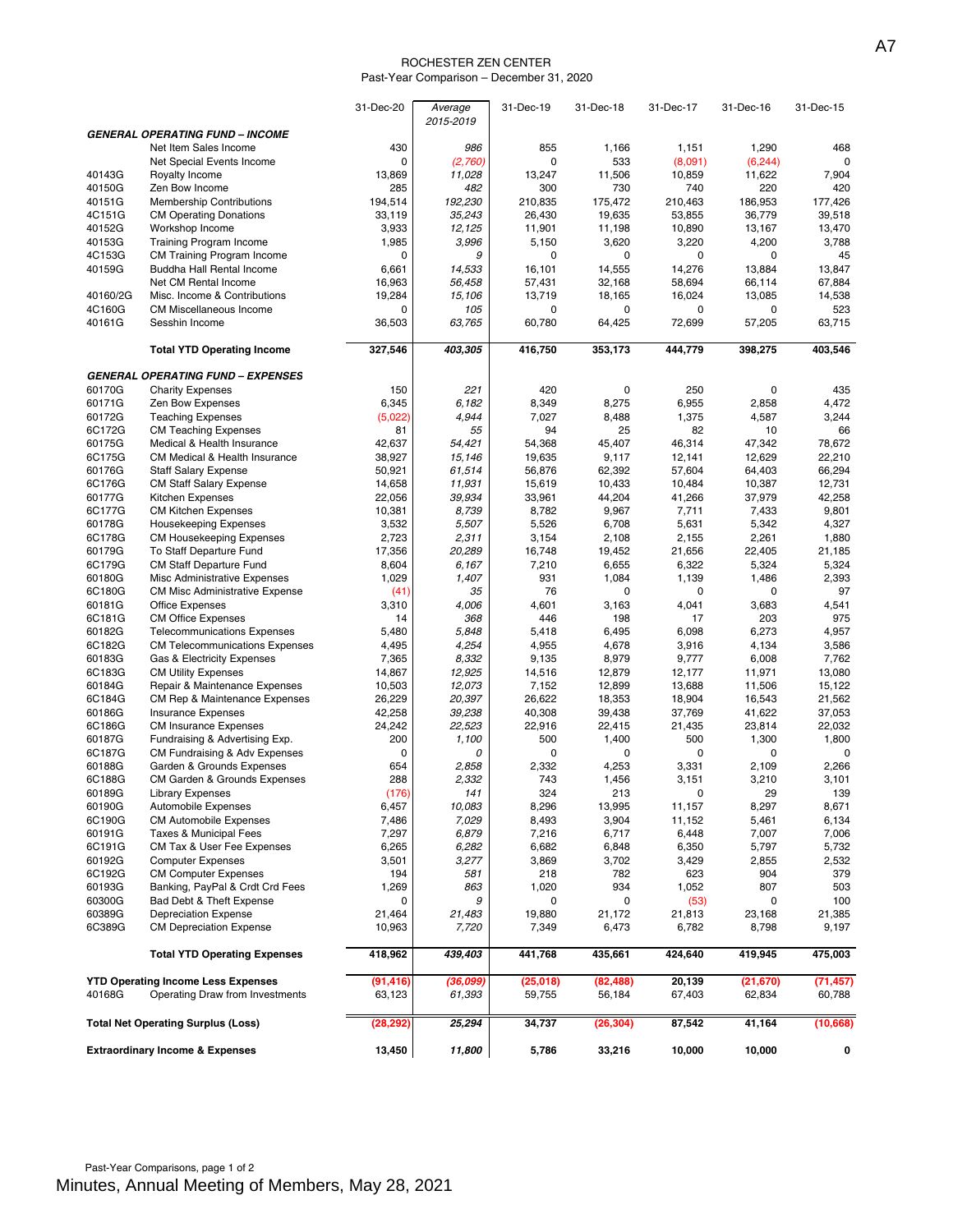#### ROCHESTER ZEN CENTER Past-Year Comparison – December 31, 2020

|                        |                                         | 31-Dec-20 | Average<br>2015-2019 | 31-Dec-19 | 31-Dec-18 | 31-Dec-17 | 31-Dec-16 | 31-Dec-15 |
|------------------------|-----------------------------------------|-----------|----------------------|-----------|-----------|-----------|-----------|-----------|
|                        | <b>CAPITAL EXPENDITURES</b>             |           |                      |           |           |           |           |           |
| 15000G                 | <b>Furniture and Fixtures</b>           | $\Omega$  | 13,861               | 1,712     | 9,042     | 9,251     | 16,250    | 33,053    |
| 15100G                 | <b>Equipment and Computers</b>          | 1,679     | 3,028                |           | 7,880     | 975       | 6,285     |           |
| 15200G                 | <b>Motor Vehicles</b>                   | 16,862    | Ω                    |           | n         |           |           |           |
| 1C500G                 | <b>CM Capital Expenditures</b>          | 24,431    | 11,677               | 30,137    | 18,223    | 0         | 5,010     | 5,017     |
|                        | <b>Total YTD Capital Expenditures</b>   | 42,972    | 28,567               | 31,848    | 35,145    | 10,226    | 27,545    | 38,070    |
| <b>INVESTMENT FUND</b> |                                         |           |                      |           |           |           |           |           |
| 401671                 | ML Equity YTD Gain (Loss)               | 299,582   | 110,524              | 301,218   | (25,651)  | 206,582   | 59,822    | 10,651    |
| 401681                 | Interest Income (IF)                    | 7,937     | 9,205                | 11,454    | 4,784     | 9,025     | 9,919     | 10,841    |
| 401701                 | Other Income (IF)                       |           | (44)                 |           | (234)     |           | 14        |           |
| 401811                 | W&R YTD Gain (Loss)                     |           | O                    |           | $\Omega$  | $\Omega$  | O         | $\Omega$  |
|                        | <b>Gross YTD Investment Fund Income</b> | 307,519   | 119,685              | 312,671   | (21, 101) | 215,607   | 69,755    | 21,493    |
| 601681                 | Operating Draw from Investments         | (63, 123) | (61, 393)            | (59, 755) | (56, 184) | (67, 403) | (62, 834) | (60, 788) |
|                        | Net Investment Fund Gain (Loss)         | 244,396   | 58,292               | 252,917   | (77, 285) | 148,204   | 6,920     | (39, 296) |
| 40155I                 | <b>Legacies and Special Donations</b>   | 0         | 17,017               | 12,500    | 2,500     | 83        | 70,000    | 0         |
|                        | <b>Total YTD Investment Fund Change</b> | 244,396   | 75,309               | 265,417   | (74, 785) | 148,287   | 76,920    | (39, 296) |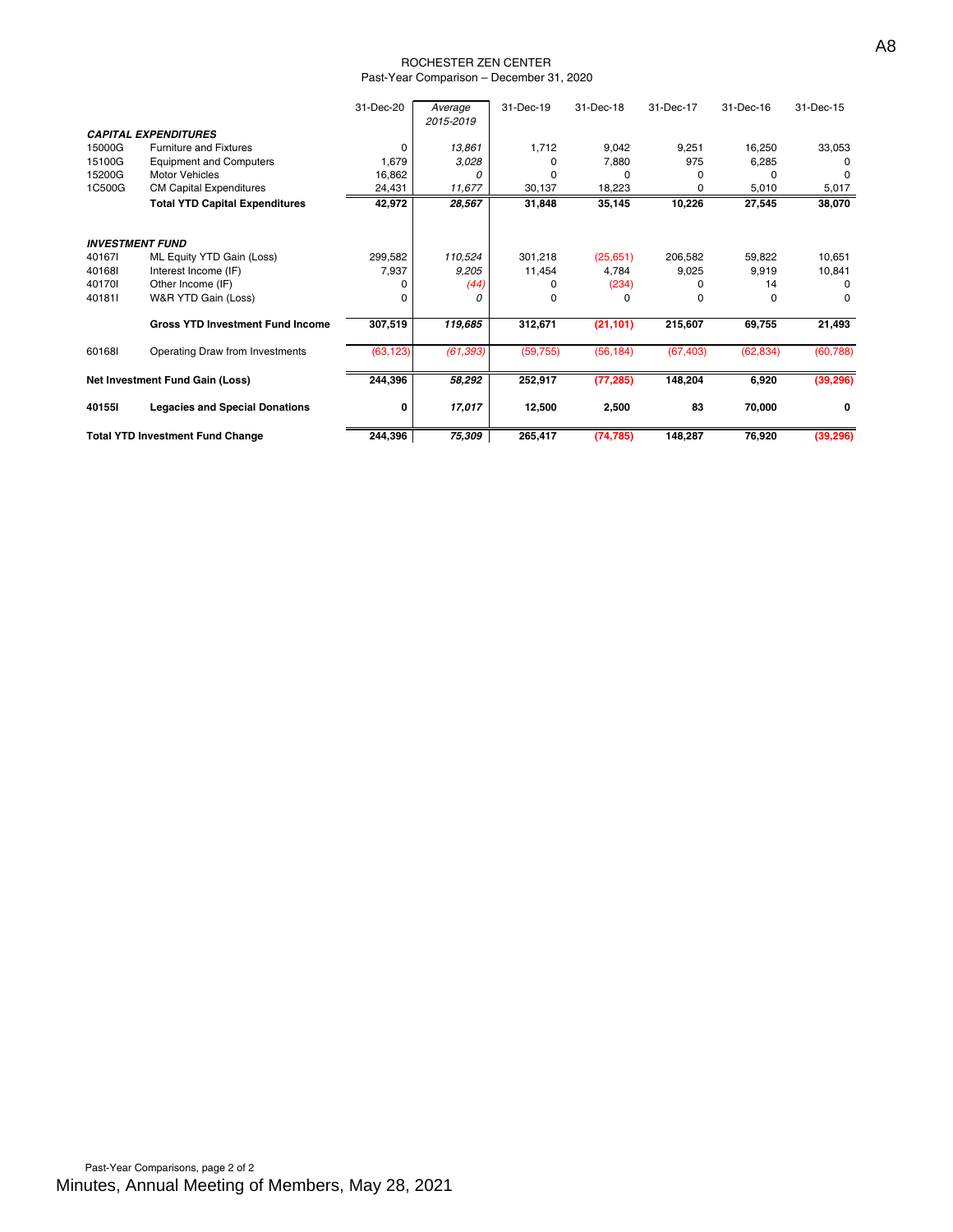### ROCHESTER ZEN CENTER INVESTMENT FUND – December 31, 2020

| <i><b>Instrument</b></i>                | As Carried on Balance Sheet |       | Market<br>Value | Cost Basis   | Gain (Loss)         | <b>Annual Return</b><br>on Basis | Est. Annual<br><b>Fixed Income</b> |
|-----------------------------------------|-----------------------------|-------|-----------------|--------------|---------------------|----------------------------------|------------------------------------|
| Equity Investments*                     | At Market                   |       |                 |              |                     |                                  |                                    |
| Equities Held in Merrill Lynch Accounts | \$1,300,059                 |       | \$1,300,059     | (\$164.613)  | \$1,464,672         |                                  |                                    |
| <b>Total Equities</b>                   | \$1,300,059                 | 66%   | \$1,300,059     | (\$164, 613) | \$1,464,672         |                                  |                                    |
| Cash & Money Market                     |                             |       |                 |              |                     | <b>Current Int Rate</b>          |                                    |
| IF Share of Money Market Funds & Cash   | \$590,398                   |       | \$590,398       | \$590,398    |                     | 0.05%                            | \$295                              |
| Total IF Cash & Money Market            | \$590,398                   | 30%   | \$590,398       | \$590,398    |                     | 0.05%                            | \$295                              |
| <b>Fixed-Income Investments</b>         | Cost Basis                  |       |                 |              | Crrnt Rtrn on Basis |                                  |                                    |
| Certificates of Deposit**               | \$30,000                    |       | \$30,000        | \$30,000     |                     | 2.65%                            | \$795                              |
| Bonds***                                | \$19,941                    |       | \$20,140        | \$19,941     | \$199               | 2.63%                            | \$525                              |
| <b>Total Fixed-Income Investments</b>   | \$49,941                    | 3%    | \$50,140        | \$49,941     | \$199               | 2.64%                            | \$1,320                            |
| Loans                                   | Outstanding                 |       |                 | Original     |                     | Loan Rate                        |                                    |
| Mdsn ZC Mtg Loan 3.34% 2/29/32          | \$19,420                    |       |                 | \$24,287     |                     | 3.34%                            | \$623                              |
| <b>Total Loans</b>                      | \$19,420                    | $1\%$ |                 | \$24,287     |                     |                                  | \$623                              |
| <b>Investment Fund Total</b>            | \$1,959,818                 | 100%  |                 |              |                     |                                  | \$2,238                            |

\* Donated equities that do not meet the Center's ethical investment criteria must be sold by the Center's Finance Committee within one year.

\*\* Rates for 6-month to 3-year CD's are currently less than 1%

\*\*\* Rates for high-quality 5-year corporate bonds are currently less than 1%

| Additional "Investment-Like" Assets         |             | Rate                   |
|---------------------------------------------|-------------|------------------------|
| Operating Fund Money Market Funds & Cash    |             | $$180.538$ 0.01%-0.05% |
| Operating Fund Certificates of Deposit      | \$0         |                        |
| <b>Total Additional</b>                     | \$180,538   |                        |
| <b>Grand Total "Investment-Like Assets"</b> | \$2,140,356 |                        |
| IF Equities as Percentage of Grand Total    | 60.7%       |                        |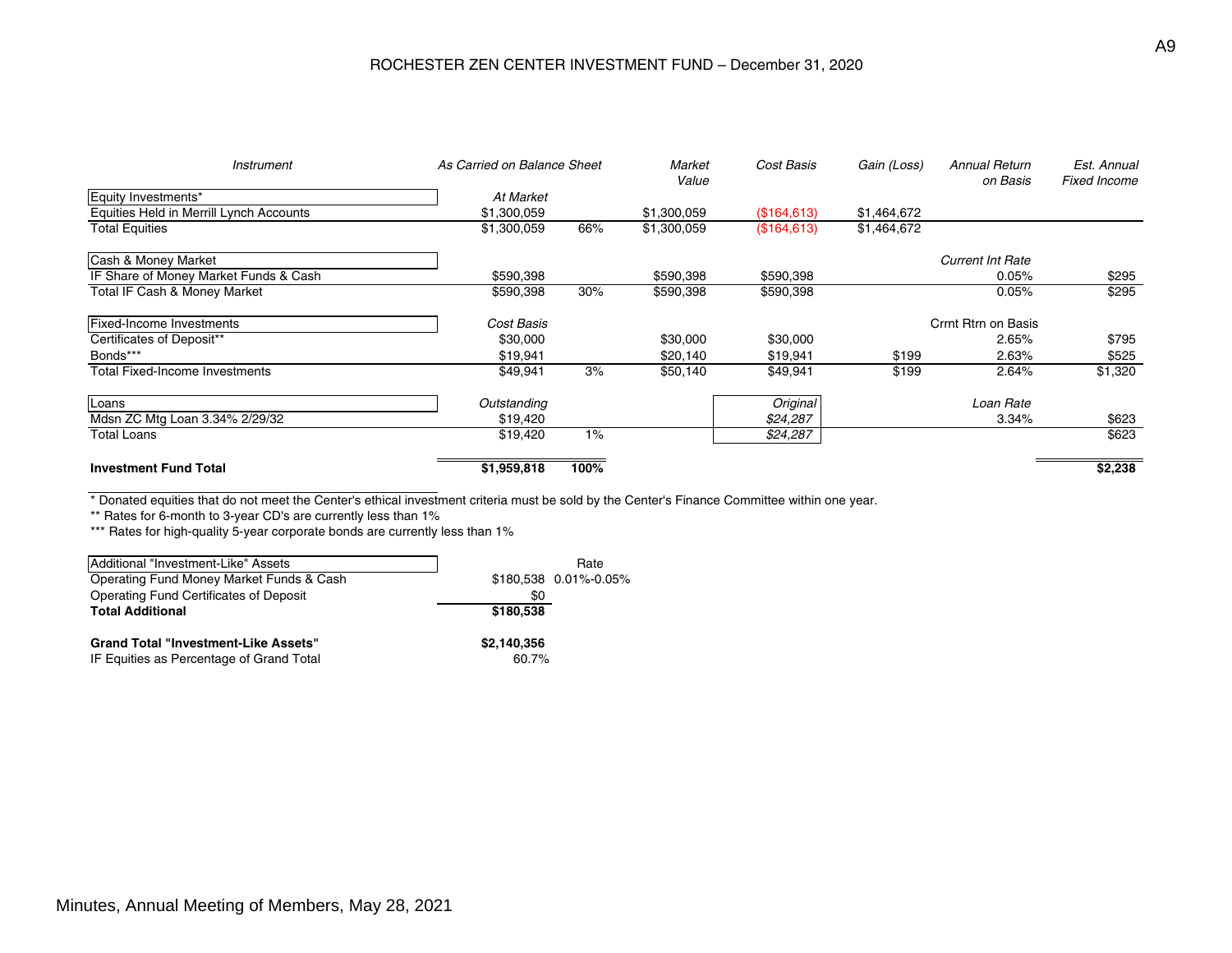

**Merrill Lynch Equity Account**

(includes cash held in ML equity account)

Minutes, Annual Meeting of Members, May 28, 2021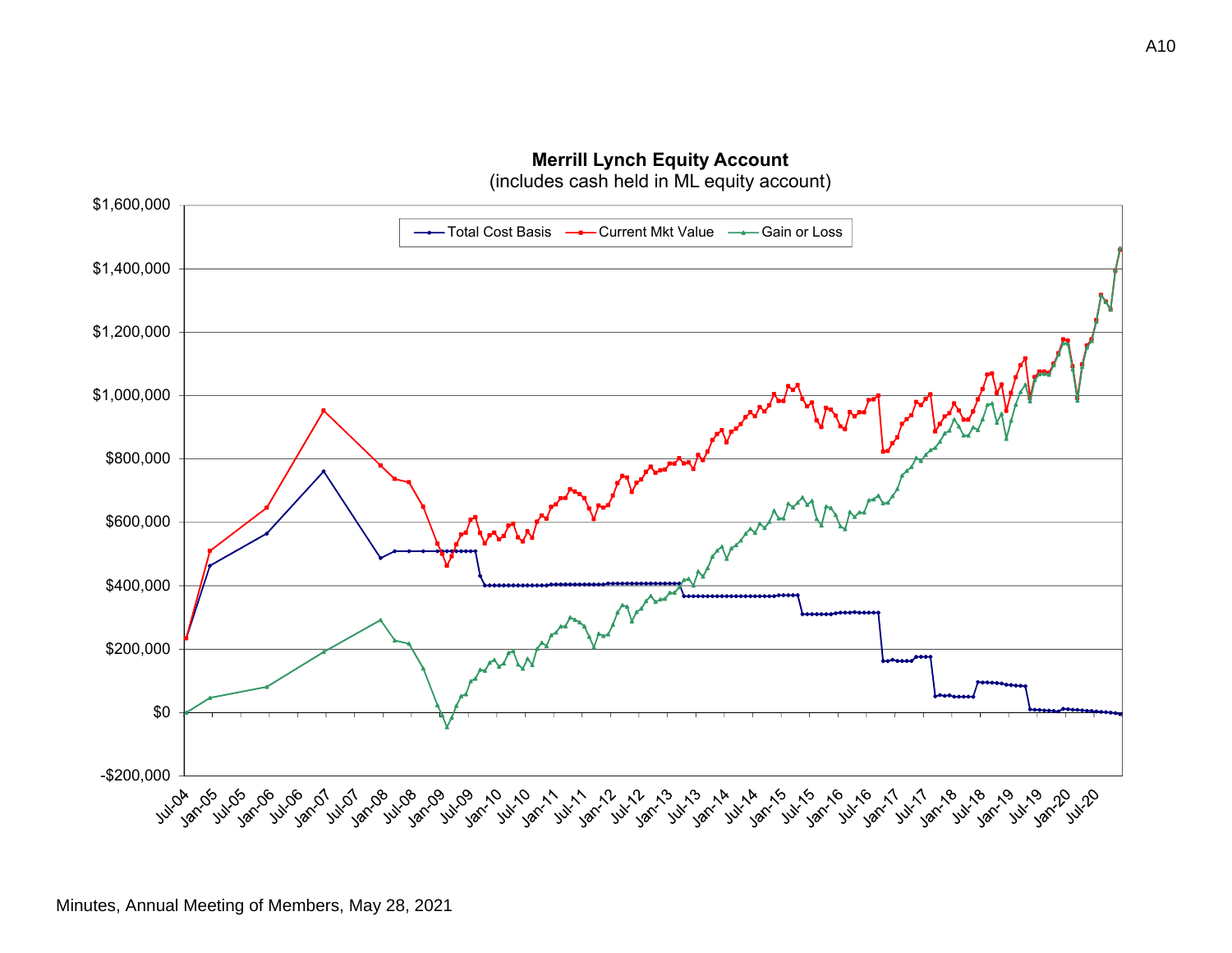Peter (Bodhin) Kjolhede President, Rochester Zen Center

State of New York <sup>1</sup> ) ss. County of Monroe )

On the day of in the year 2021, before me personally came Peter (Bodhin) Kjolhede, to me known, who, being by me duly sworn, did depose and say that he resides at 308 San Gabriel Drive, Rochester, NY 14610; that he is the President of the Rochester Zen Center, the corporation described in and which executed the above instrument; that he knows the seal of said corporation; that the seal affixed to said instrument is such corporate seal; that it was so affixed by order of the Board of Trustees of said corporation, and that he signed his name thereto by like order.

In Witness Whereof, I have hereunto set my hand and affixed my official seal.

Treasurer, Rochester Zen Center

State of New York (1) ) ss. County of Monroe )

On the day of in the year 2021, before me personally came Barry M. Keesan, to me known, who, being by me duly sworn, did depose and say that he resides at 20 Beckwith Terrace, Rochester, NY 14610; that he is the Treasurer of the Rochester Zen Center, the corporation described in and which executed the above instrument; that he knows the seal of said corporation; that the seal affixed to said instrument is such corporate seal; that it was so affixed by order of the Board of Trustees of said corporation, and that he signed his name thereto by like order.

In Witness Whereof, I have hereunto set my hand and affixed my official seal.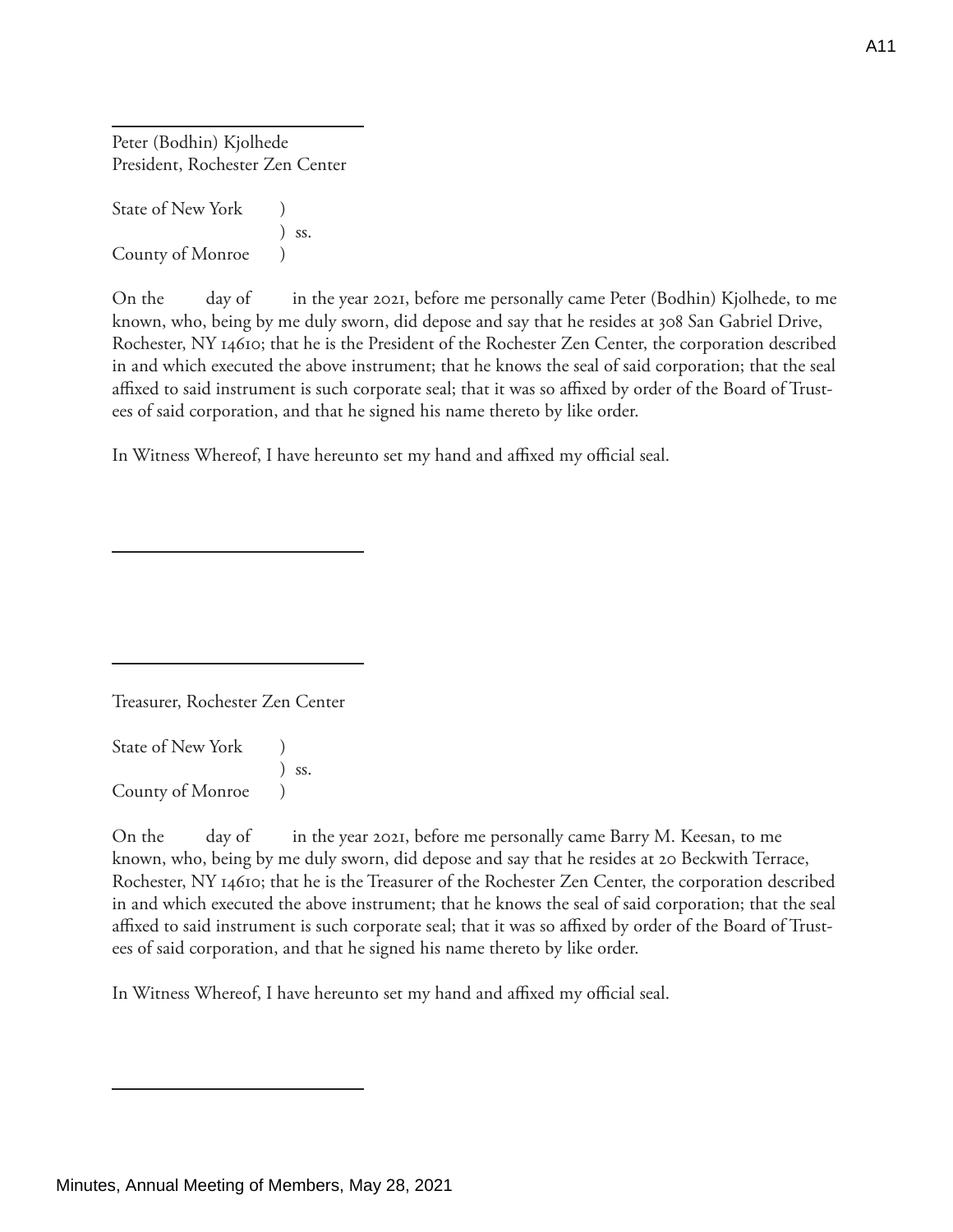## Appendix B



Minutes, Annual Meeting of Members, May 28, 2021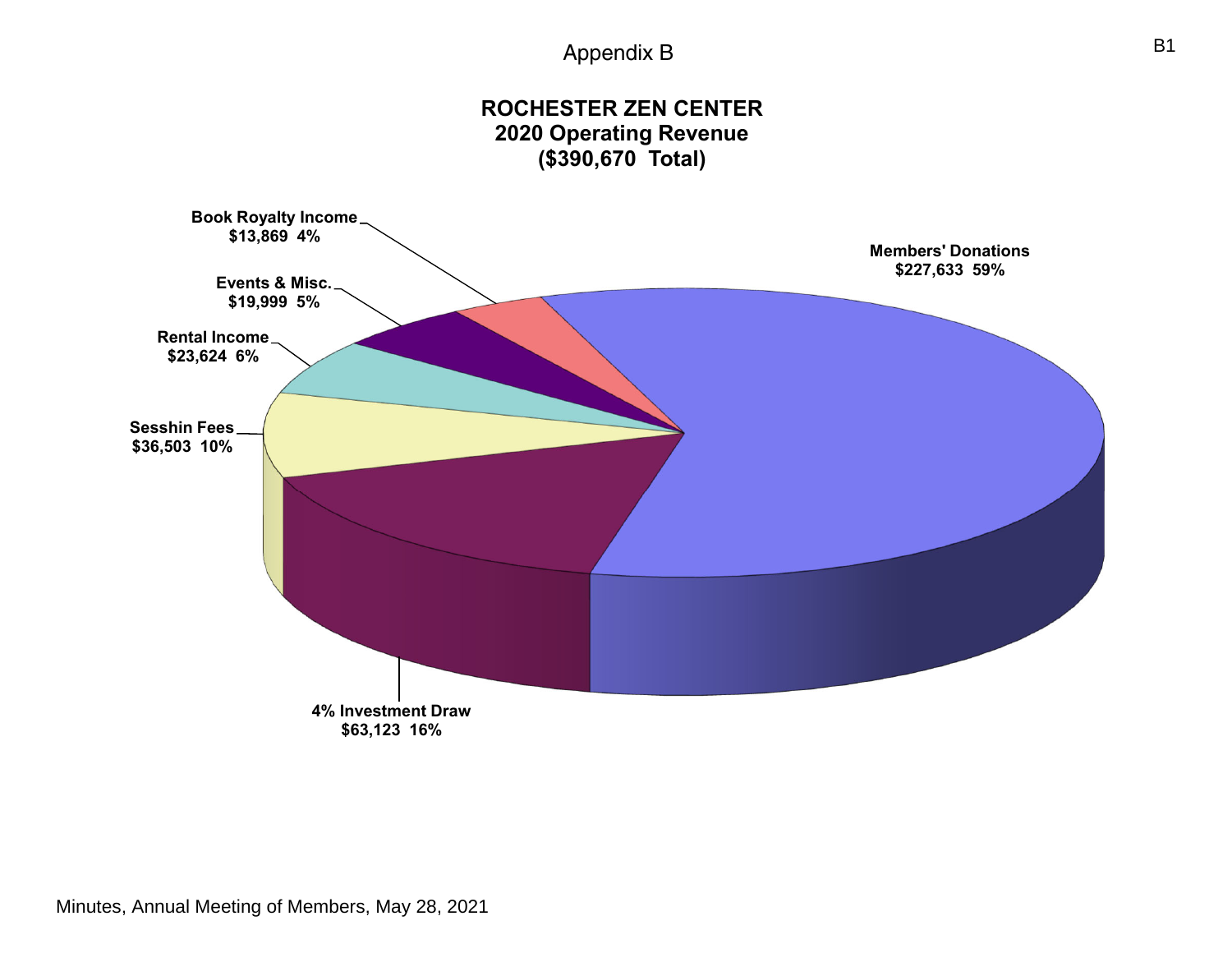